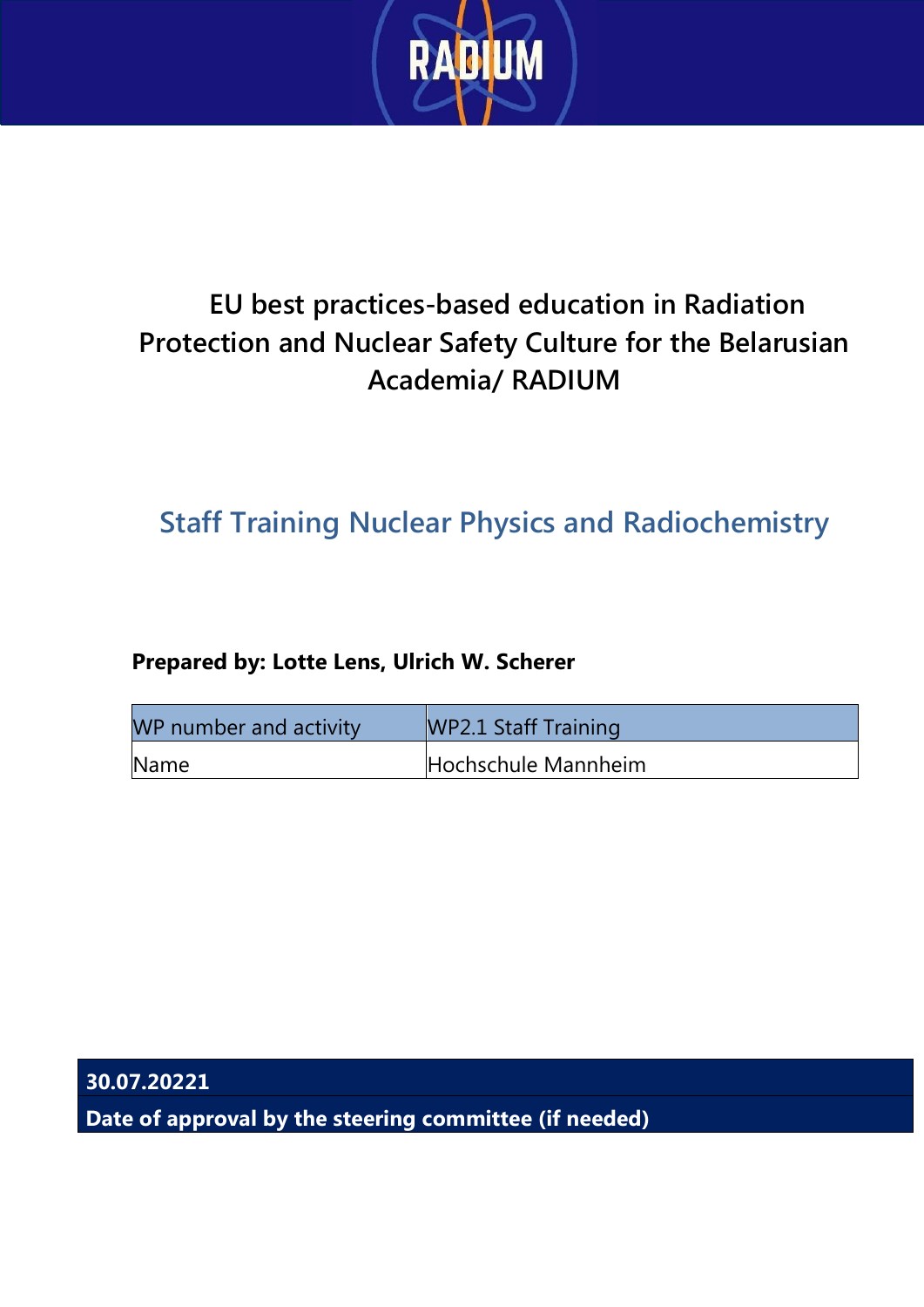



| <b>Control of Reviews</b> |                |
|---------------------------|----------------|
| <b>Reviewer 1</b>         | Date of review |
| <b>Reviewer 2</b>         | Date of review |
|                           |                |

**Draft NO Final Version Properties** 

|  | <b>Dissemination level</b> | Internal/External |
|--|----------------------------|-------------------|
|--|----------------------------|-------------------|

**Project reference number** 609721-EPP-1-2019-1-IT-EPPKA2-CBHE-JP

#### **Disclaimer**

*The European Commission support for the production of this publication does not constitute endorsement of the contents which reflects the views only of the authors, and the Commission cannot be held responsible for any use which may be made of the information contained therein.*

#### **Acknowledgement**

RADIUM is an Erasmus+ Capacity Building in Higher Education (CBHE) project funded by the European Commission and managed by its Education, Audiovisual and Culture Executive Agency (EACEA).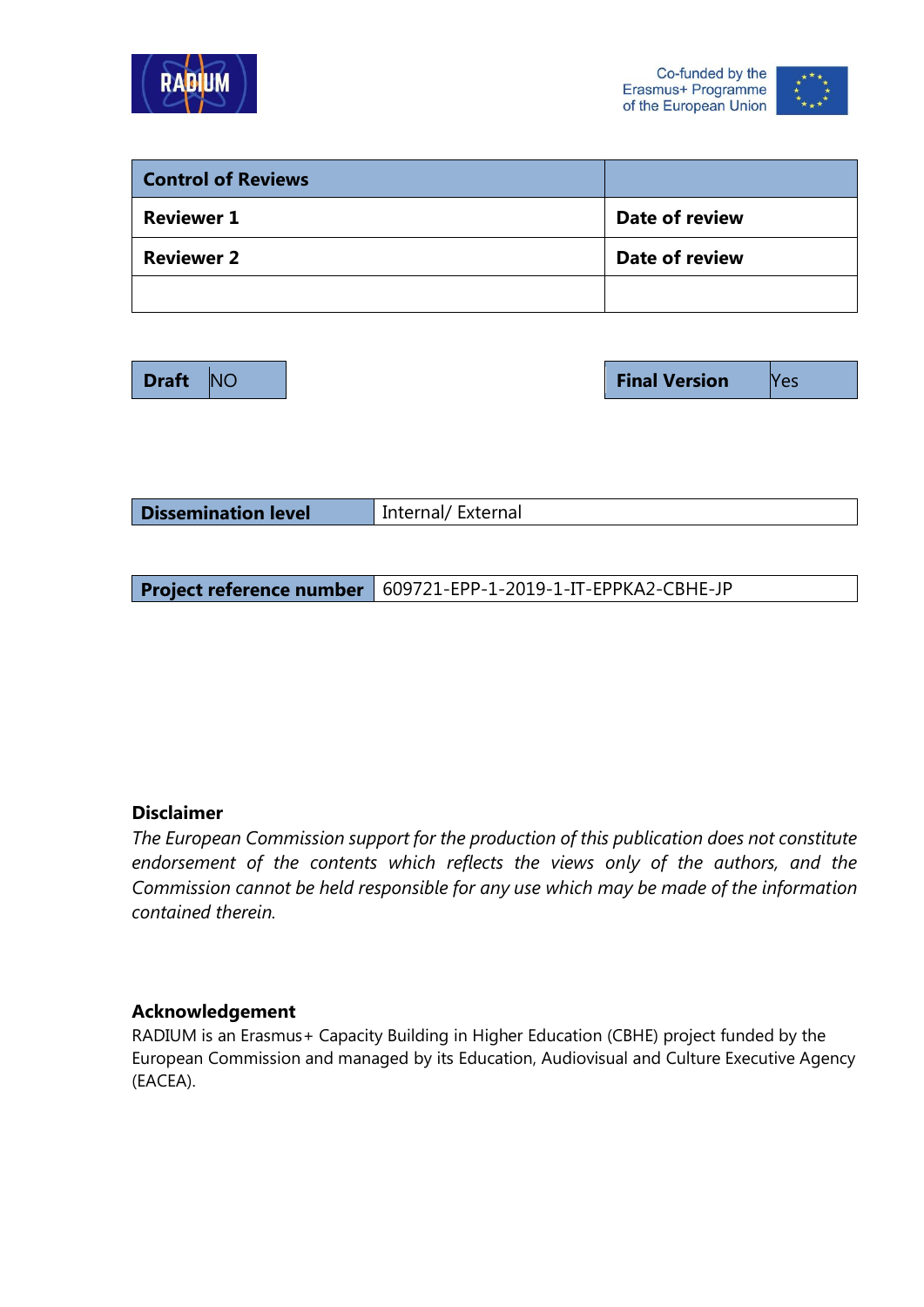



### **Table of Contents**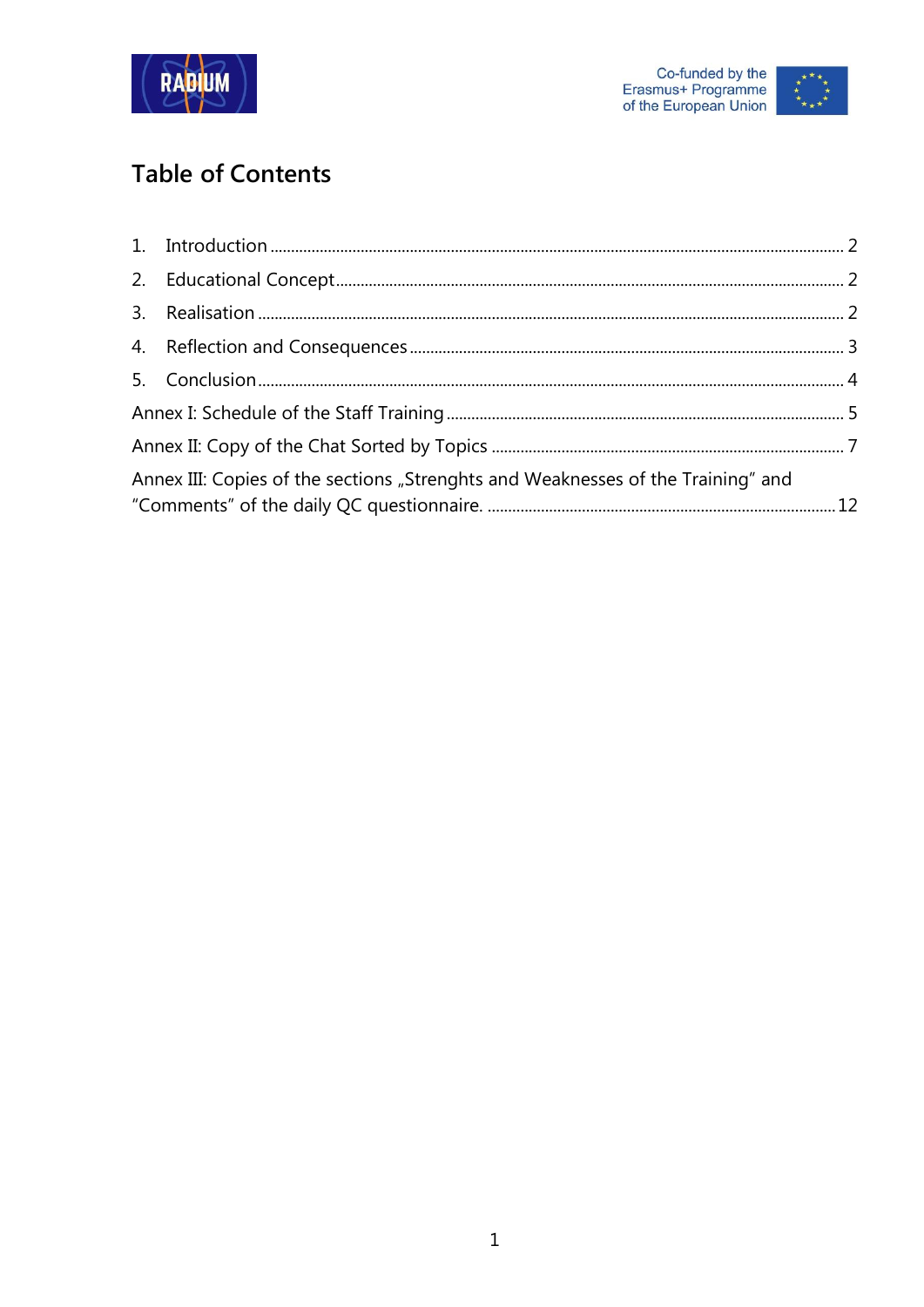



### <span id="page-3-0"></span>**1.Introduction**

The topics of the Staff Training were Nuclear Physics and Radiochemistry along with connected issues in Radiation protection.

When major obstacles for the Belarussian partners could be foreseen to travel to Mannheim, we decided to give an online-course instead of one in presence. This was not an easy decision as our experiences with students and professionals in our regular courses indicated difficulties in communication between participants and instructors as well as amongst each other. In addition, we were seeking for a method to replace the practical exercises in the laboratory playing a dominant role in our educational concept.

## <span id="page-3-1"></span>**2. Educational Concept**

Our didactic model consists of four steps:

- Understand theory lying behind.
- The first is achieved by lecturing combined with solving simple conceptional and calculational problems of each topic.
- Do experiments.
- When doing experiments the learners use their senses to get "hands-on experience" involving other brain structures to anchor the learning topics better.
- Analyze data.
- Data analysis reconnects the theoretical knowledge (step 1) with the data measured in step 2. One of the outcomes is the comparison of the own data with theory or results of "best" measurements leading to a discussion of the reasons for the deviation of the good agreement. This step also fosters critical thinking along with applying judgement. This step further hardens the knowledge and skills.

• Apply the new knowledge to problem cases (with or without known solutions).

When someone is able to reflect the gained knowledge and competence and to apply it to problem cases with known solutions one can analyze how it is applied to problemsolving and may go one step further to propose new solutions.

The difficult task was to show these steps to the participants and have them following these steps in selected cases with us even in their absence from our laboratories.

## <span id="page-3-2"></span>**3. Realisation**

Monday morning started with an introduction of all the participants. It became obvious that a large fraction of the Participants form Belarus had inappropriate active language skills to be able to get involved actively. This applied - in particular - to the discussion planned on the various topics. Hence, we needed to develop a novel methodology to get the partners actively involved.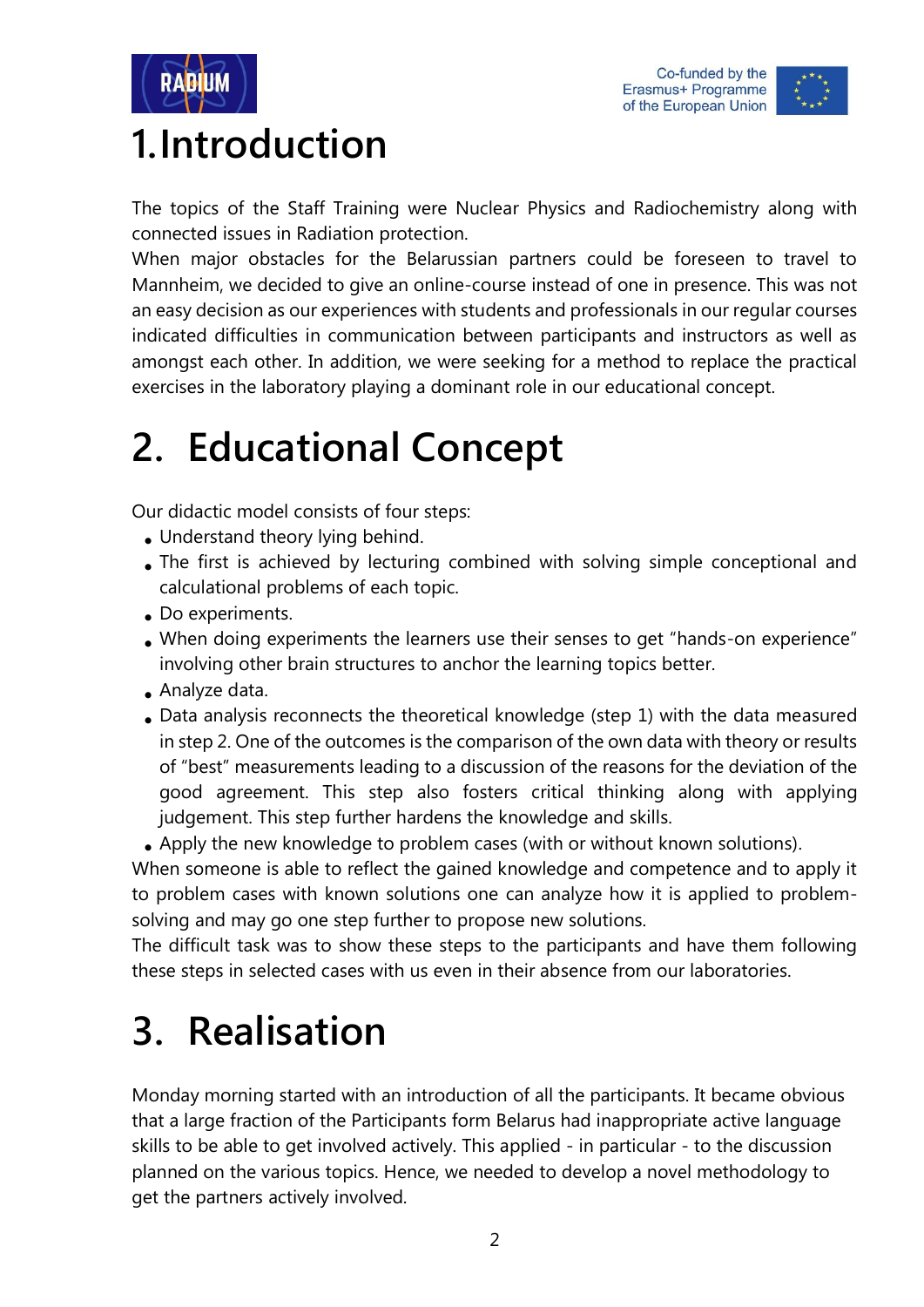



A typical workday therefore started with one

or more introductory lectures. In fact, when we discussed topics of radiation safety in addition to those of Nuclear Physics and Radiochemistry more than one lecture unit was given. In the beginning of the week the focus was on Detection and Measurement of Ionizing Radiations and gradually was shifted towards Radiochemistry topics. The schedule of the Staff Training is added as Annex 1 to this document. The experimental parts consisted of

- movies in which each experiment was explained and carefully conducted;
- experiments shown in real-time broadcast;
- experiments explained as they were similar to the shown ones.

Typical data were presented and the typical data analysis illustrated in life broadcast. This frequently involved the use of a spreadsheet program for calculation and preparing typical graphs of the analyzed data. Additional topics as calculation of uncertainties, comparison with literature data or the theoretical description etc. were done and discussed.

In the last step, problem cases were discussed in which the competences developed in the experiments and their analyses were applied.

The topics covered in the Nuclear Physics part were: Fundamental working principles of detectors for ionizing radiation, radiation shielding, the inverse square-distance law, spectrometry of alpha-, beta- and gamma-emitters, in the Radiochemistry part Neutron Activation Analysis, Decontamination, Carriers, Tracers, the use of Radionuclide generators, and the application of radiochemical separation techniques as well as of radioanalytical techniques.

The first experiments in Nuclear Physics are the basis of Radiation Protection. Hence, radiation safety culture was developed along with the topical subjects and addressed in the special context of each module.

As discussion was influenced greatly by the online format as well as by missing language skills, we were able to stimulate the partners giving their comments as written contribution in the chat as well as by mail. ("Unfortunately, my poor knowledge of spoken English did not allow me to be a more active participant in the training. I will present a more meaningful review in writing.")

In the middle of the course there was a half day contribution by Dr. Felix Sassen from Westinghouse Electric Germany GmbH on Reactor Safety in all phases of its lifetime and possible contributions of his company to safe operations. The presentations were well received and triggered many topical questions.

# <span id="page-4-0"></span>**4. Reflection and Consequences**

All participants got an insight in our teaching methods involving not only teaching theory but doing experiments reflecting it and opening the mind to apply the gained knowledge to develop and provide solutions. This teaching method was well understood (Responses from the Belarussian partners are quotes from the online chat.)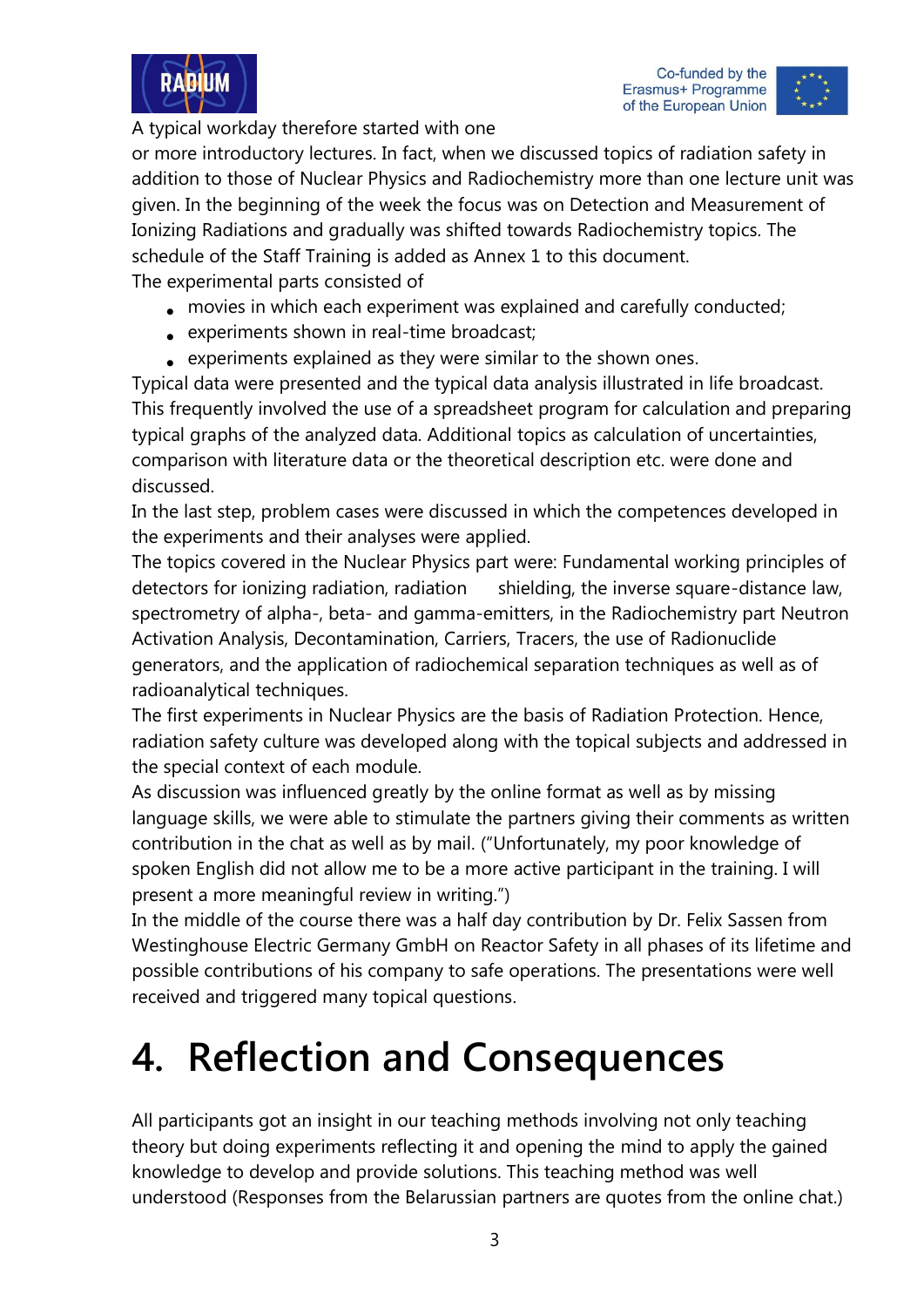



"Thank you! This was quite helpful to me. It

was especially important to see the process of taking real measurements." "Thanks for your great work for us. All information is interesting, useful and relevant." "In my opinion, the only drawback of the training is the online format. Thank you!" "Thank you

very much! Everything is very interesting and useful and detailed!"

"I am impressed by the successful balance of theory and practice, as much as possible in an online format. Thank you very much for the information provided."

Some of the partners are using a similar methodology, already: "We do the same, but we have not such equipments unfortunately"

There were also many specific questions on the usage of certain types of detectors, special details of their operation, sample preparation etc. where we took care to answer as soon as possible. With increasing duration of the training the participants became less shy and asked many questions on details and application to their own field of research. By doing so, we were able "creating a creative atmosphere for discussion and questions"

Several contributions addressed the "nice" and "modern" equipment of our laboratories as opposed to their own ones ("We only have personal dosimeters which are 30 years old"). I am sure that there will be great improvements by the new equipment ordered in the framework of this RADIUM project. ("with the purchase of new equipment our opportunities will expand").

There was great interest in receiving copies of the movies on the different experiments. As they require large memory space we prepare to send them to the partners on memory keys.

There were request to use our lecture materials and – most of all- the movies on the experiments.

## <span id="page-5-0"></span>**5. Conclusion**

To conclude: the partners were highly satisfied with the quality and selection of the material prepared. They considered the training to be given on a high level by highly competent instructors. The methods and contents will be used to set up own courses if they are not yet existing. Nevertheless, as working with radioactive materials, in particular open radioactive materials is based on licenses given, some partners feel it to be difficult to receive such licenses.

For several participants the field of radiochemistry was completely new and they felt that their horizon had been broadened.

It was also claimed that they had learned new techniques to present the materials and structure their own lectures.

There was a high degree of satisfaction for the Staff Training course. Many of the partners wish the support and cooperation to continue even after the end of the RADIUM project.

Details can be seen in the contributions in the chat section (sorted by topic).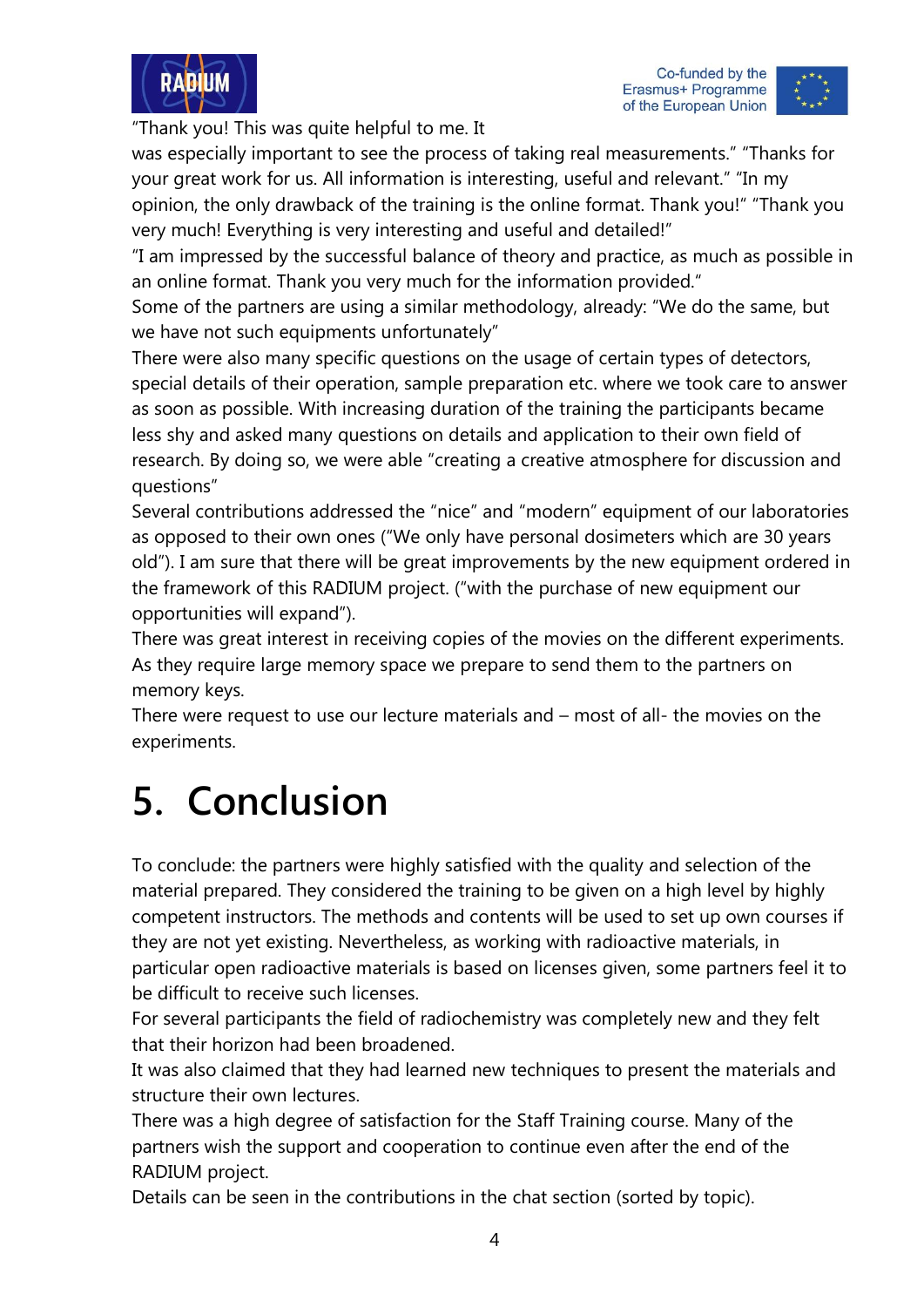



# <span id="page-6-0"></span>**Annex I: Schedule of the Staff Training**

| <b>Time</b><br><b>CET</b> | Monday July<br>12                                                                                     | <b>Tuesday July</b><br>13                                                                 | Wednesday<br>July 14                                                                                                                                                                                                                                                     | Thursday July 15                                    | Friday July 16                                                                                                  |
|---------------------------|-------------------------------------------------------------------------------------------------------|-------------------------------------------------------------------------------------------|--------------------------------------------------------------------------------------------------------------------------------------------------------------------------------------------------------------------------------------------------------------------------|-----------------------------------------------------|-----------------------------------------------------------------------------------------------------------------|
| $08:30 -$<br>10:00        | Welcome<br>Introduction<br>of Partners<br>Introduction<br>to Program                                  | Measurement<br>of Gamma<br>Radiation                                                      | Westinghouse:<br>1. Supporting<br>Operations:<br>a. Asset<br>Management<br>(LTO)<br>b. Market<br>Adaption (FPO)<br>c. Risk<br>Informed<br>Applications for<br>Maintenance<br>d. Component<br>surveillance<br>(e.g. Vessel -<br>EVND,<br>e.<br>Obsolescence<br>Management | Decontamination<br>Open Sources:<br>Decontamination | Radiochemistry<br>3<br>Radioanalytical<br>Methods<br>Titration, IDA,<br>Solubility of<br>PbI <sub>2</sub>       |
| $10:00 -$<br>10:15        | <b>Break</b>                                                                                          | <b>Break</b>                                                                              | <b>Break</b>                                                                                                                                                                                                                                                             | <b>Break</b>                                        | <b>Break</b>                                                                                                    |
| $10:15 -$<br>11:45        | Fundamenta<br>Measureme<br>nt Methods<br>Radiation<br>Detection 1<br>Characteristi<br>c of GM<br>Tube | Radiation<br>Detection 2<br>Spectrometry<br><b>SMCA</b><br>Radiation<br>Detection3<br>ISC | Westinghouse<br>2. Supporting<br>Licensing:<br>a. License<br>Renewal<br>b. Deterministic<br>Safety Analysis<br>c. Probabilistic<br>Safety Analysis.                                                                                                                      | Introduction to<br>Radiochemistry                   | Radiochemistry<br>$\overline{4}$<br>Radionuclide<br><b>Generator Half-</b><br>life of Pb-212<br>and<br>$TI-208$ |
| $11:45 -$<br>12:30        | Lunch Break                                                                                           | Lunch Break                                                                               | Lunch Break                                                                                                                                                                                                                                                              | Lunch Break                                         | Lunch Break                                                                                                     |
| $12:30 -$<br>14:00        | Radiation<br>Properties 1<br>$1/r2$ law,<br><b>Statistics</b>                                         | Radiation<br>Detection 4<br>Alpha<br>Spectrometry                                         | Radiochemical<br>Protective<br>Techniques, RP<br>Measurements                                                                                                                                                                                                            | Radiochemistry 1<br>Carriers                        | Synthesis                                                                                                       |

#### Table 1: Schedule of the Staff Training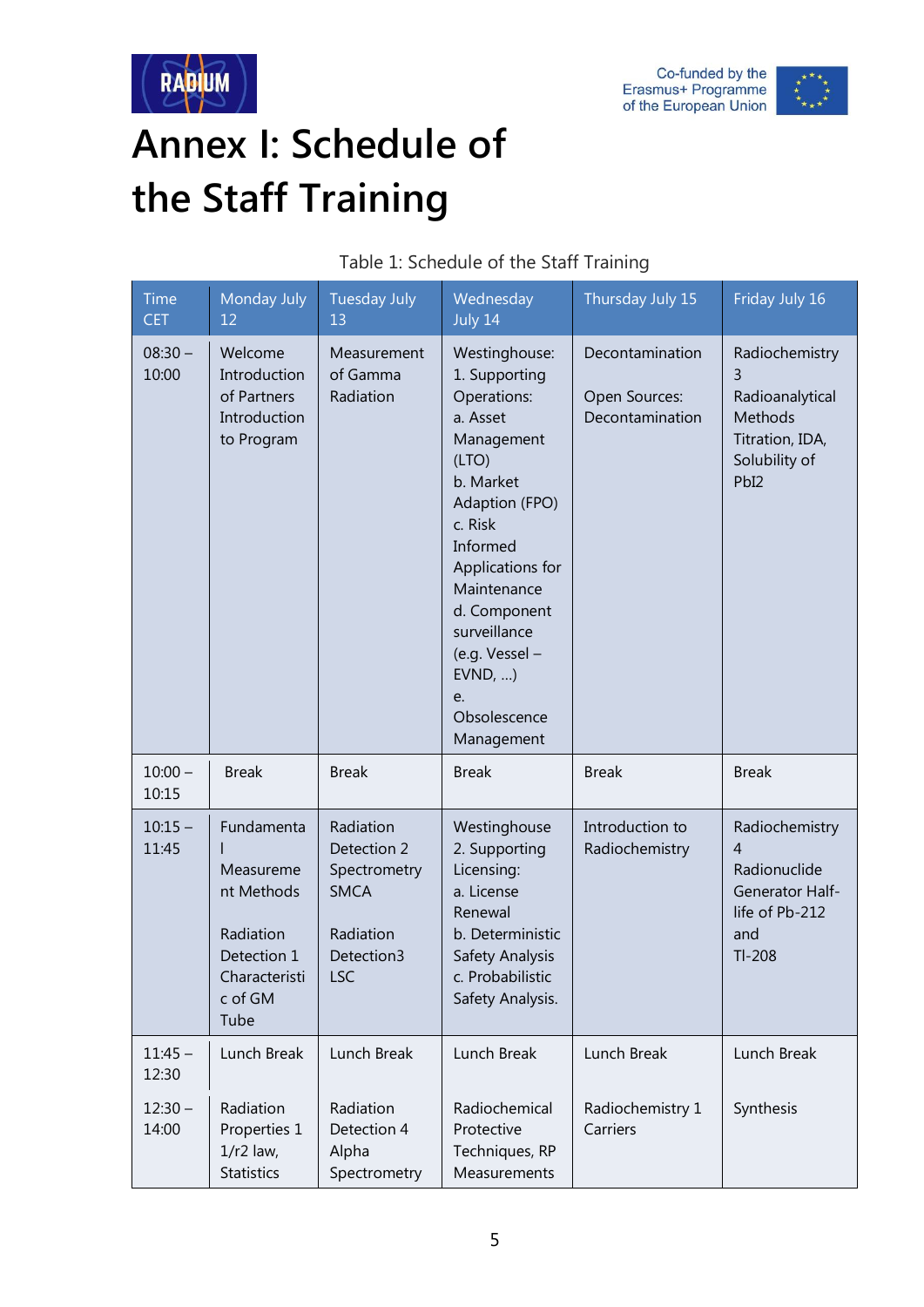





| $14:00 -$<br>14:15 | <b>Break</b>                                                           | <b>Break</b>                                                                                 | <b>Break</b>                                                                                | <b>Break</b>                                                                                 | <b>Break</b>                        |
|--------------------|------------------------------------------------------------------------|----------------------------------------------------------------------------------------------|---------------------------------------------------------------------------------------------|----------------------------------------------------------------------------------------------|-------------------------------------|
| $14:15 -$<br>17:00 | <b>Radiation</b><br>Properties 2<br>Shielding<br>Concluding<br>Remarks | Radiation<br>Detection 5<br><b>HR Gammay</b><br>Ray<br>Spectrometry<br>Concluding<br>Remarks | Safety<br><b>Instructions</b><br>Neutron<br>Activation<br>Analysis<br>Concluding<br>Remarks | Radiochemistry 2<br>Preparation of<br>Carrier-free Mn-<br>56<br>Concluding<br><b>Remarks</b> | <b>Final Discussion</b><br>Farewell |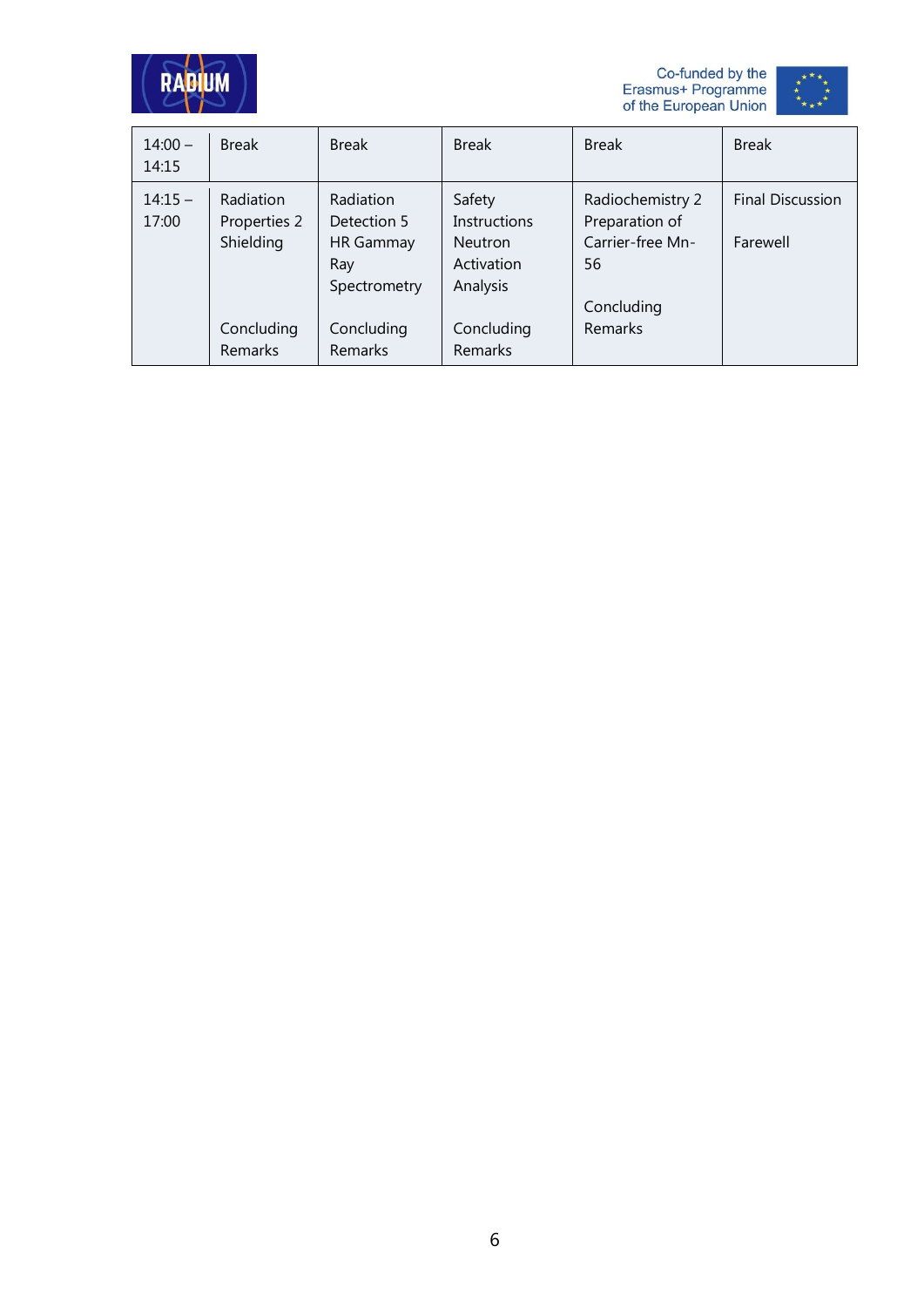



# <span id="page-8-0"></span>**Annex II: Copy of the Chat Sorted by Topics**

#### **Educational**

Thank you! This was quite helpful to me. It was especially important to see the process of taking real measurements

Thank you so much for your lectures

The material is presented in an accessible language, so there were no questions I am impressed by the successful balance of theory and practice, as much as possible in an online format. Thank you very much for the information provided. Thank you for the interesting lecture, dear professor, very informative!

Need for: Radiometry & Dosimetry, Nuclear Safety Culture And practice Thank you for agreeing to help us!

Overall impression of the entire training very good

The training has learned them some new subjects (mainly radiochemistry for the physicists, also basic knowledge for some others), broadend their horizons  $\cdot$  learned new techniques for presenting, structuring their lectures

It was asked to be able to use our materials for the build up of lectures in Belarus. HS Mannheim has proven, that also online lectures can be very interesting and diversified.

Lectures were very open, answeared questions, shared a lot of experiences and the atmosphere created by them was a nice environment to learn The patience of the lecturer was thanked

#### **Experimental**

We do the same, but we have not such equipments unfortunately I am also of the view of the need to upload into the common folder all videos Are there liquid scintillators for registering protons, neutrons and ions? Is it possible to prepare several samples simultaneuosly or one by one? Do you take into account the angular pattern of the radiation source? I mean the nonisotropic nature of the radiation

How often is it necessary to calibrate the spectrometer (start of work, separate experiment, series of experiments, etc.)?

Do you participate in the interlaboratory calibrations? National, IAEA? I am impressed by the table with edges for preventing liquid spills) and of course, other equipment. Has any accident happened with the participation of students in your lab? Is there a regulation on wearing an individual dosimeter in university laboratories? In the video (yesterday), a colleague has a dosimeter. You don't have it

Organizational question. Do the students distribute their tasks without problems or you do it? If 3 students are in group what is the task for the third one?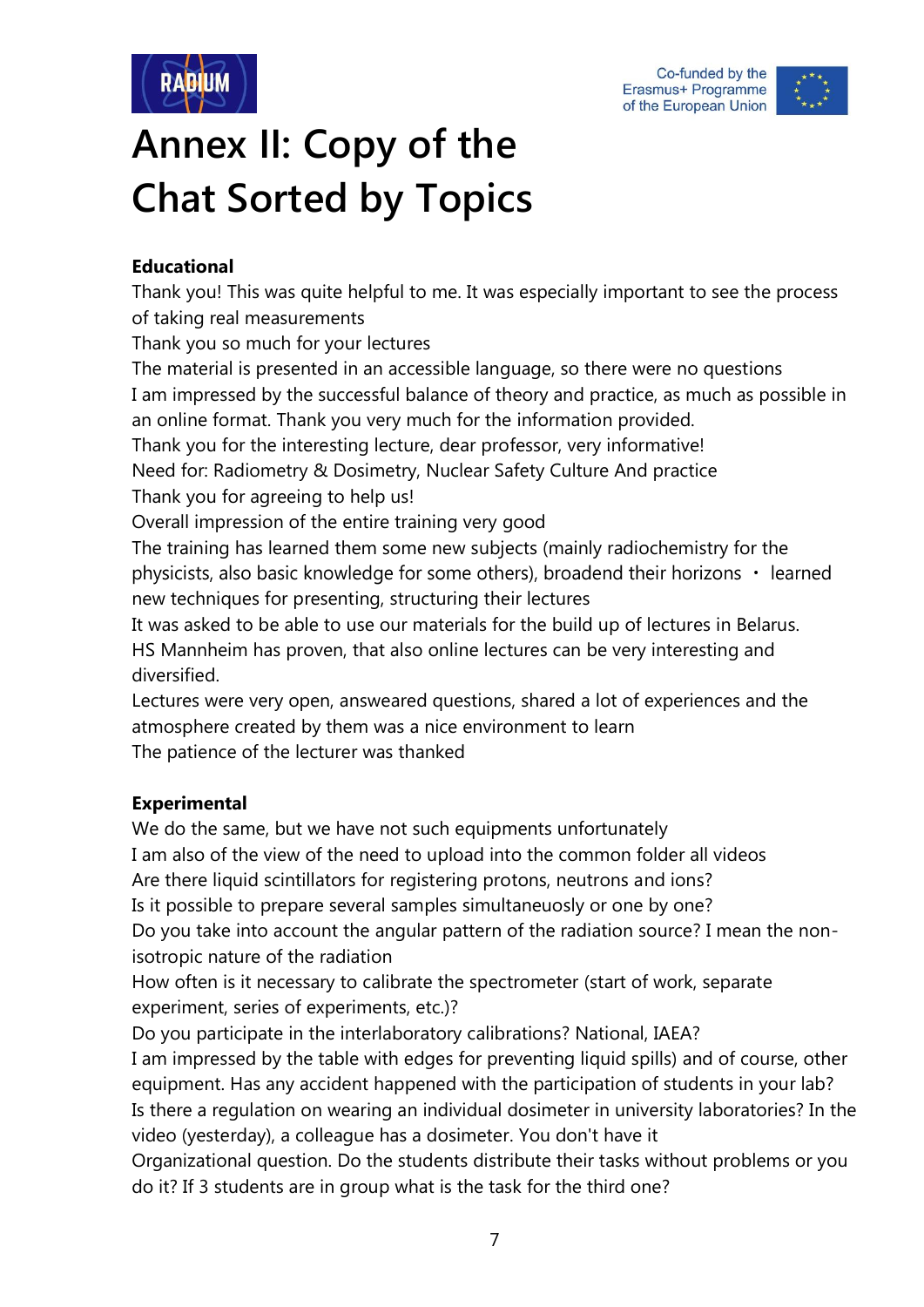



How to create sources with a small amount of

a radionuclide with a high specific activity, for example 210-Po (the mass of a nuclide is about μg)?

How you do regenerate the exchanger if it is needed?

Are there methods (instruments) to monitor reactions with nuclides in a dynamic mode? Is there such a need?

Do you perform anhydrous titration?

Are all of your lab experiments evaluated equally? Any difficulty factor: thi lab "weghts" more, another less?

Do you have an automatic titrator?

How many students can be in the laboratory at the same time?

Do you confirm the titration data by radio analysis? Are nuclides used in reactions? In the regard of some students are afraid to work with the radioactivity have your students to perform all experiments within your Radiochemistry course or just e.g. 4 from 5?

The videos made were very clear and good explained

The Experiments shown in the training were very interesting, but some experiments will not be able to be done by Belarusian Universities, bcz. Laboratories do not have the licences and sometimes not the money to buy certain sources with needed Activities. The lectures and practical work concerning Radiation safety and dosimetry was of great interest, and will be used in Belarus for students as well.

#### **Online-Format**

In my opinion, the only drawback of the training is the online format. Thank you! The organization of the course was very good

Most people prefer offline learning;

I like the combination of theoretical material with practical examples of calculations and laboratory works;

#### **Issues Related to experiments and equipment**

What does the gamma radiation spectrum of the background atmospheric look like? What is the lifetime of semiconductor detectors for low and high doses of accumulation of radiation defects?

If there is a choice what do you prefer dozimeter and radiometer or dozimeterradiometer two in one?

When irradiated with thermal neutrons, some elements of the material are transmuted (transmutation doping). Does this process affect neutron activation analysis measurements?

Different radioisotopes have different half-lives. How is it taken into account in the NAA methodology?

Are there combination detectors in the NAA technique to improve isotope detection? What is the main active component of the paste for skin decontamination? Is it commercially available?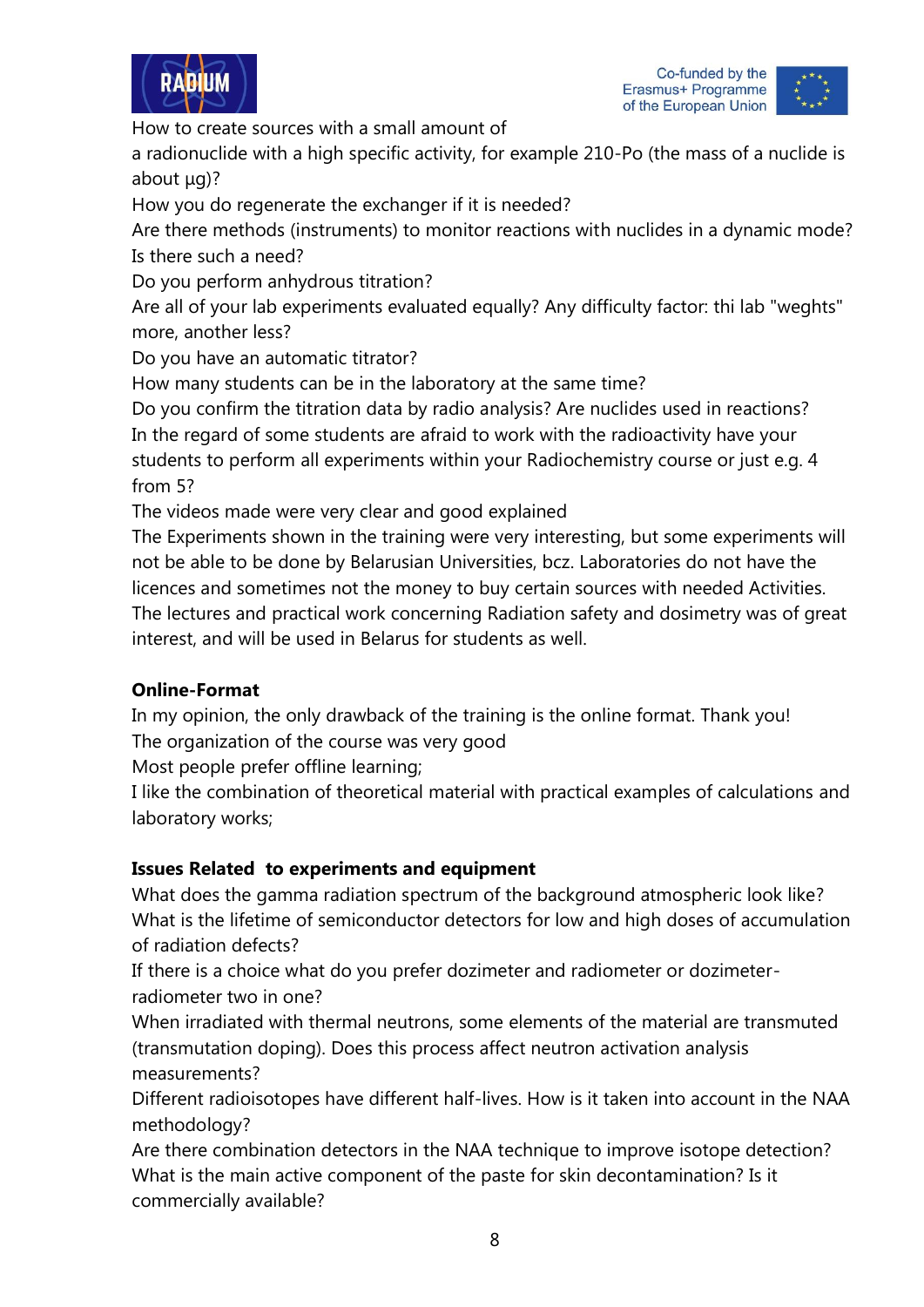



Does induced radioactivity play a significant role?

The walls in the NAA laboratory are unpainted. Is this done specifically for the decontamination procedure?

Are there surface pretreatment reagents to improve decontamination?

#### **General**

Thanks for your great work for us. All information is interesting, useful and relevant. Thank you very much! Everything is very interesting and useful and detailed!

Thank you very much, it was very nice

I would like to thenks, all is intresting

спасибо

Thank you for your great and very useful work for us.

Thanks for the training. Thanks for the informative video.

Remark. Who does not work does not make mistakes

Thank you Professor Ulrich and your colleagues for an interesting and useful course. I have a very good impression of your lectures.

Unfortunately, my poor knowledge of spoken English did not allow me to be a more active participant in the training.

I will present a more meaningful review in writing.

Dear colleagues and friends.

The internship program was rich and varied.

The following questions were helpful to me: 1. Spectrometry and radiation detection; 2. Neutron activation analysis; 3. New for me - the basics of radiochemistry. Of course, everything is based on nuclear physics, molecular physics, but for me this is a new look at the control of the transformation of substances in chemical reactions. I am glad that I was able to ask questions and received full answers. With your permission, I would like to use this information to create my master's course Nuclear energy: towards

sustainable development. I hope for help, the opportunity to consult. Thanks to Prof. Dr. U. W. Scherer, D. Krupp, Dr. L. Lens, F.Sassen Thanks for the training )))

Many thanks for the interesting training. Particularly useful for me is a detailed analysis of the laboratory practice. Our approach to laboratory work is in many ways similar, but your experience will definitely be useful not only in the "Radiation Safety" course, but also in the "General Physics" course. Thank you!

Thank you Professor Ulrich Scherer and your colleagues for an interesting and useful course.

I have a very good impression of your lectures.

Unfortunately, my poor knowledge of spoken English did not allow me to be a more active participant in the training.

I will present a more meaningful review in writing.

ужен новый тренинг по открыванию бутылок (радиоактивных)))))) Need new bottle opening training (radioactive))))))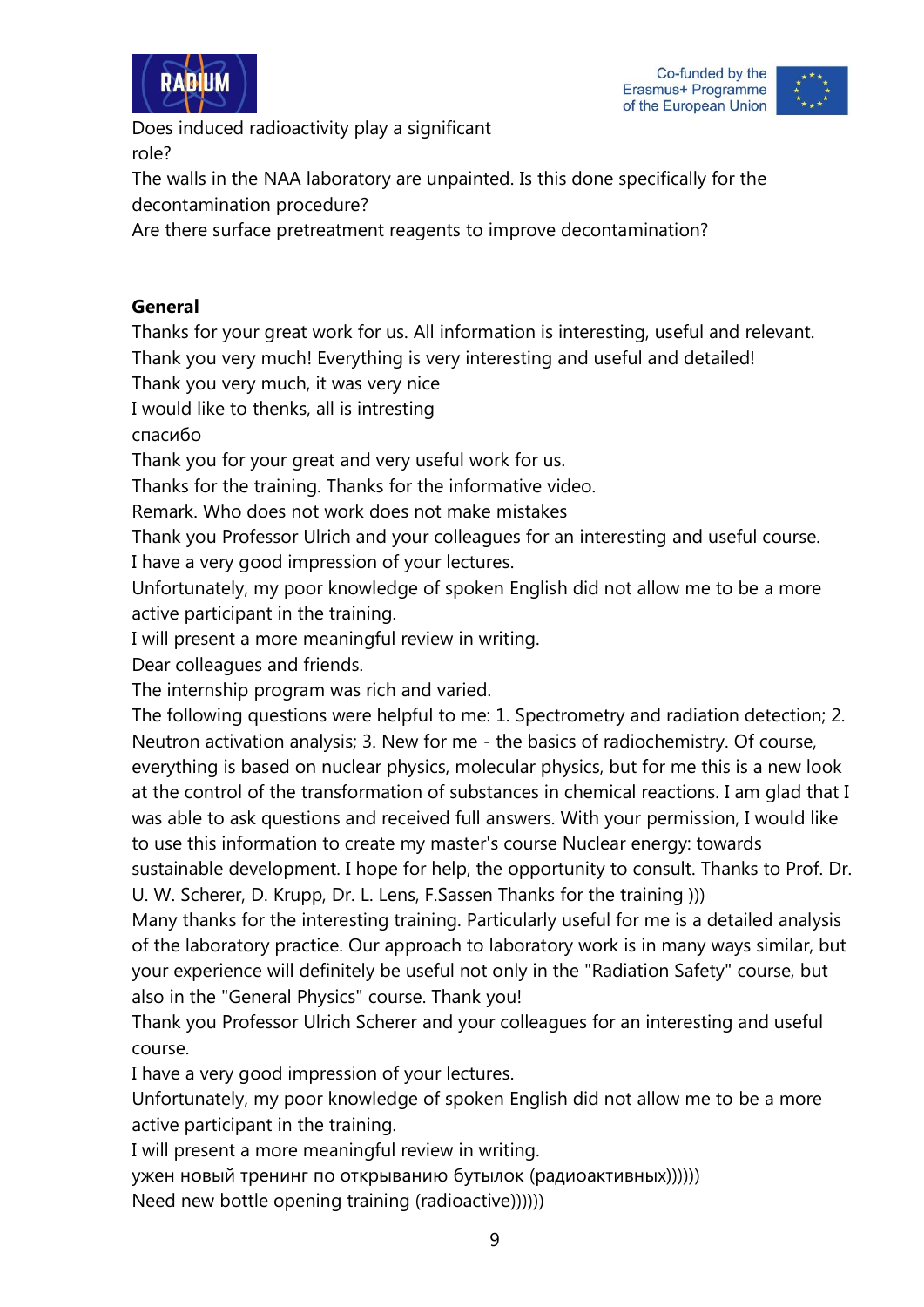



Everybody would like to cooperate with HS Mannheim also after the training and the Radium program has finished

#### **Research related issues**

In the study of the strength properties of polymers, we use 60Co gamma-ray irradiation. Do you have data on the effect of gamma-ray irradiation on the properties of polymers (strength, fragility, adhesion of polymer films)? What literature can you recommend for studying this issue?

Do you conduct research on radioactive contamination of food or soil? Do you have experience in preparing samples? thank you, this is relevant for Belarus.

#### **Presentation of industry partner**

Does the company participate in the creation of the concept of sustainable development for partner countries

Name the leading manufacturers of materials involved in the creation of devices Does the company participate in the decontamination (disposal) of nuclear products Felix, if it's not a secret, what are the main software packages used to conduct Finite Element Analyzes with Hydrodynamic Coupling

How do you collaborate with the National Authorities in Europe like Ibedrola, STUK, CEA? Common recommendations, etc.? Is there any conflict of interests?

Does the company participate in the development of radiopharmaceuticals? How the company solved its tasks in the total lockdown time? What activities did you

focus on mostly?

What kind of specialists does the company currently need? Is there a shortage of specialists?

Thanks for the active participation and engaging discussions.

- Very interesting presentations
- Felix very open and helpful

#### **Closing remarks Friday, at the end of the course:**

#### **Questions:**

Can we give advice for online courses for students in Belarus?

- In the time, that students were not allowed to be for practical works in the universities in Belarus, also there videos were made and shown to the students

Can we give a curriculum as example mandatory to give lectures to students here in our university?

- We will uploade a module description of our radiochemistry course
- Is it possible to get a certificate for the training?
- Yes we will provide one.

#### **Review Westinghouse:**

- Very interesting presentations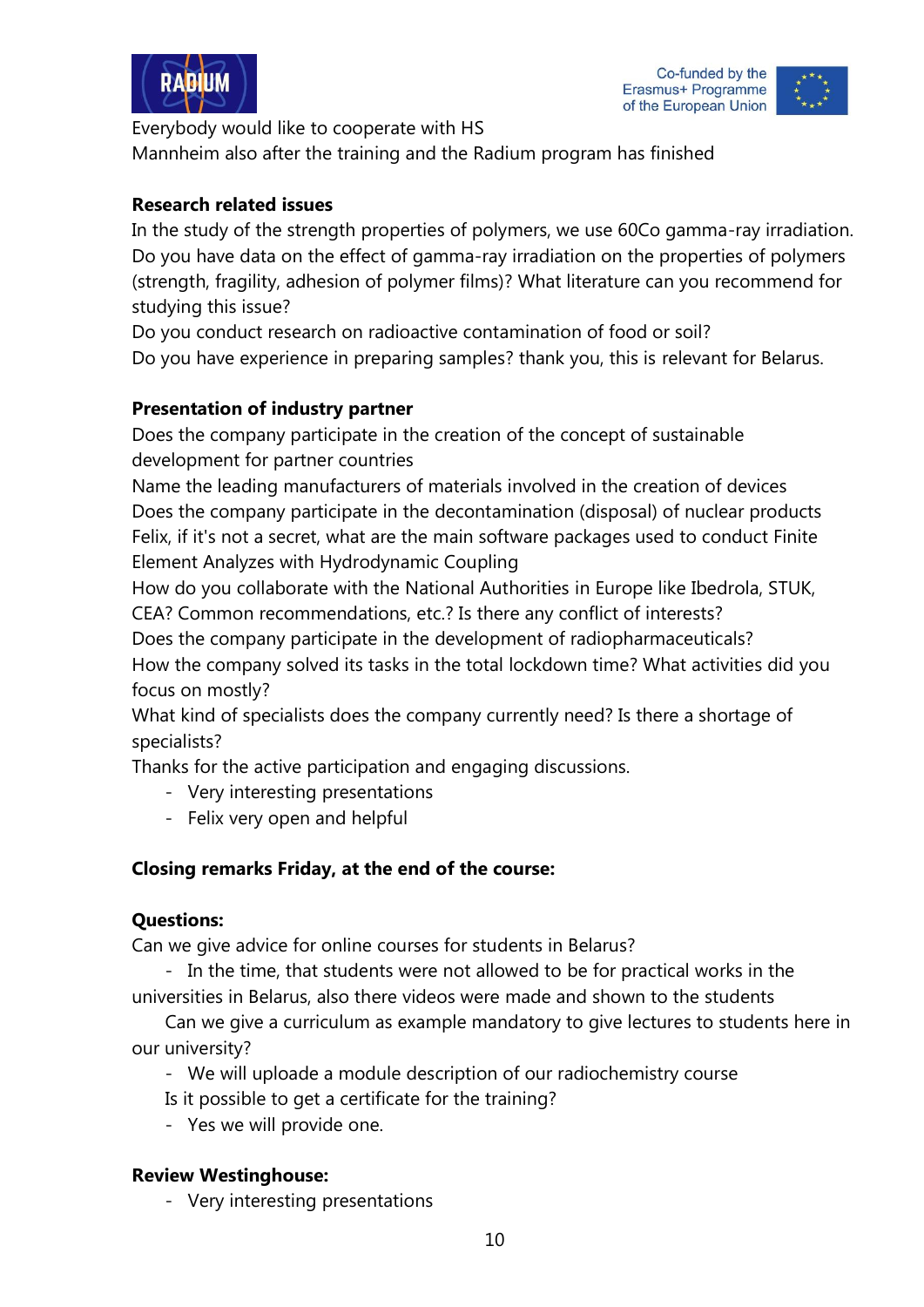



#### - Felix very open and helpful

#### **Review HS Mannheim:**

- Overall impression of the entire training very good

- The training has learned them some new subjects (mainly radiochemistry for the physicists, also basic knowledge for some others), broadend their horizons  $\cdot$  learned new techniques for presenting, structuring their lectures

- It was asked to be able to use our materials for the build up of lectures in Belarus.

- HS Mannheim has proven, that also online lectures can be very interesting and diversified.

- Lectures were very open, answeared questions, shared a lot of experiences and the atmosphere created by them was a nice enviornment to learn

- The patience of the lecturer was thanked
- The organization of the course was very good
- The videos made were very clear and good explained

- Everybody would like to cooperate with HS Mannheim also after the training and the Radium program has finished

- The Experiments shown in the training were very interesting, but some experiments will not be able to be done by Belarusian Universities, bcz. Laboratories do not have the licences and sometimes not the money to buy certain sources with needed Activities.

- The lectures and practical work concerning Radiation safety and dosimetry was of great interest, and will be used in Belarus for students as well.

- It was asked to please give a certificate for the training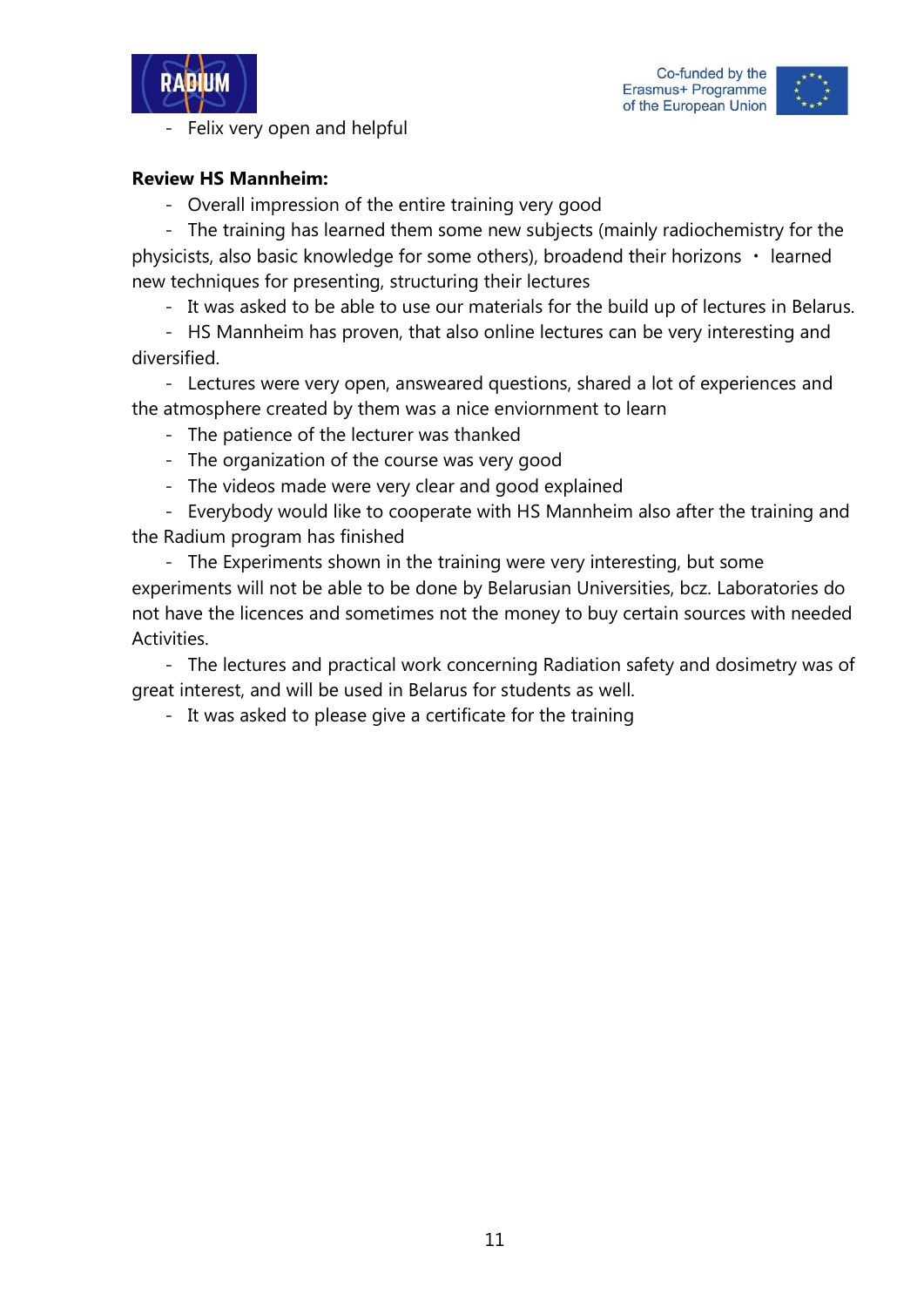



# <span id="page-13-0"></span>**Annex III: Copies of**  the sections "Strenghts and **Weaknesses of the Training" and "Comments" of the daily QC questionnaire.**

#### **Monday:**

#### **S&W:**

1. Online format of training 2. Academic quality of teaching staff; I am very pleased with the organization of the training. It's nice that not only the theory, but also the video of the laboratory experiments were presented; Strengths of the training: Good preparation of training materials and lecturers professionalism; Very interesting and useful, thank you; There were no weaknesses. The training was at a high level, very competent teachers. The presentations and videos were very interesting and informative; I am very pleased with the organization of the training. It's nice that not only the theory, but also the video of the laboratory experiments were presented; Organization of the training at a high level. I really liked the presence of experiments and their analysis; Strengts - high expertice of the lecturers and high academic quality of the material, very well becoming videos of the laboratory measurements and detailed explanation of the processing of the results. Weaknesses - were not noticed; No

#### **Comments:**

Most people prefer offline learning; I like the combination of theoretical material with practical examples of calculations and laboratory works; Thank you for the first day of the training. It's a pleasure to work with you! Thank you very much for the opportunity to participate in the training! May be the discussion will be more active in the following days. Belarusian participants were a little bit shy to comment.)

#### **Tuesday:**

#### **S&W:**

No weaknesses; In my opinion strengths of the training is the use of modern equipments and the style of information presentation; There are no weaknesses. Very informative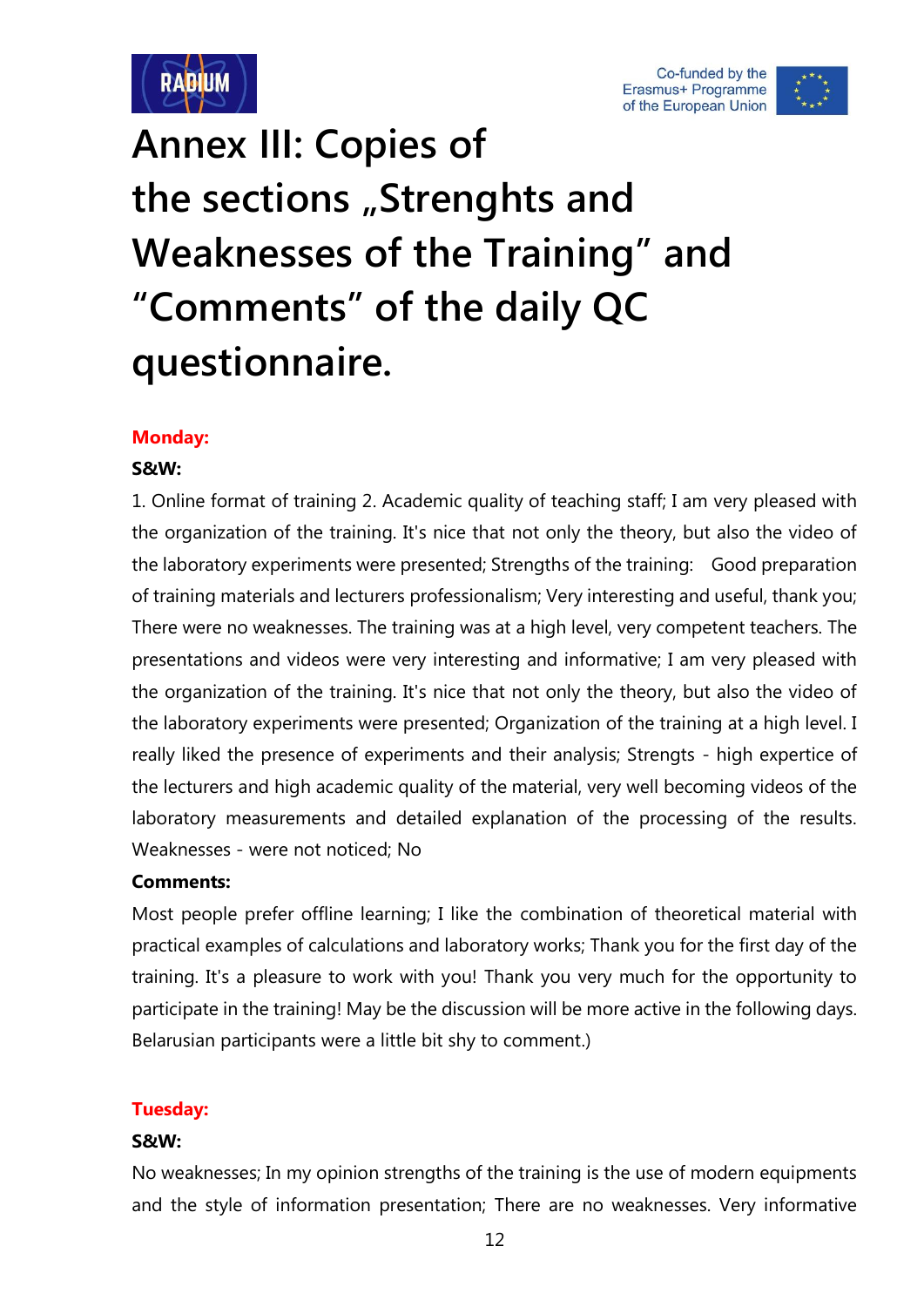



lectures and experimental works.; I liked the live

demonstration of the laboratory experiments in real time.; Very interesting and useful, thank you; Strengths of the training: Deep presentation of the declared topics of the lectures. Creating a creative atmosphere for discussion and questions;

#### **Comments:**

The combination of videos and real-time measurements was great.; I was impressed by the detection methods; The information is very helpful. Thank you for the video submitted by the behavior of experiments and measurements.; Thank you for your prompt answers to questions; Part of materials I remember from courses of Nuclear Physics and Radiation Safety;

#### **Wednesday:**

#### **S&W:**

No weaknesses; I am impressed by the table with edges for preventing liquid spills and of course, other equipment; Very nice explanations, nice English (to hear is equal to take courses :)); Additional strenght is attraction of the highly qualified specialists from the industry. The strenghts is also easy but highly professional atmosphere.; It was very nice to talk with a representative of the Westinghouse Electric Company. There were no weaknesses of the training.; It is very informative to communicate with the employees of such a production as Westinghouse.; I like practical information on shielding, personal and laboratory protection, dosimetric measurement techniques and detecting contamination. I hope it will be especially valuable for developed courses at Francisk Skorina Gomel State University. Also thanks for the warm atmosphere and communication after the main part.; Strength: detailed and complete information on working with radiation detection equipment.;It is very interesting; Lectures are linked with practical examples, video demonstrations.

#### **Comments:**

Interesting information from Westinghouse, impressive video about Neutron Activation Analysis, exciting on-line social event; At our university, we conduct laboratory classes in the same way as you told. They also first study the theoretical part of the work, then disassemble the procedure for performing experiments and get acquainted with the structure of the experimental setup. After completing the experiments, students analyze the data obtained and draw up a report with the formulated conclusions on the work done. After all this, they submit a report for verification and we talk with them.; Your various devices are very impressive; Many thanks for the organization!; Many thanks to